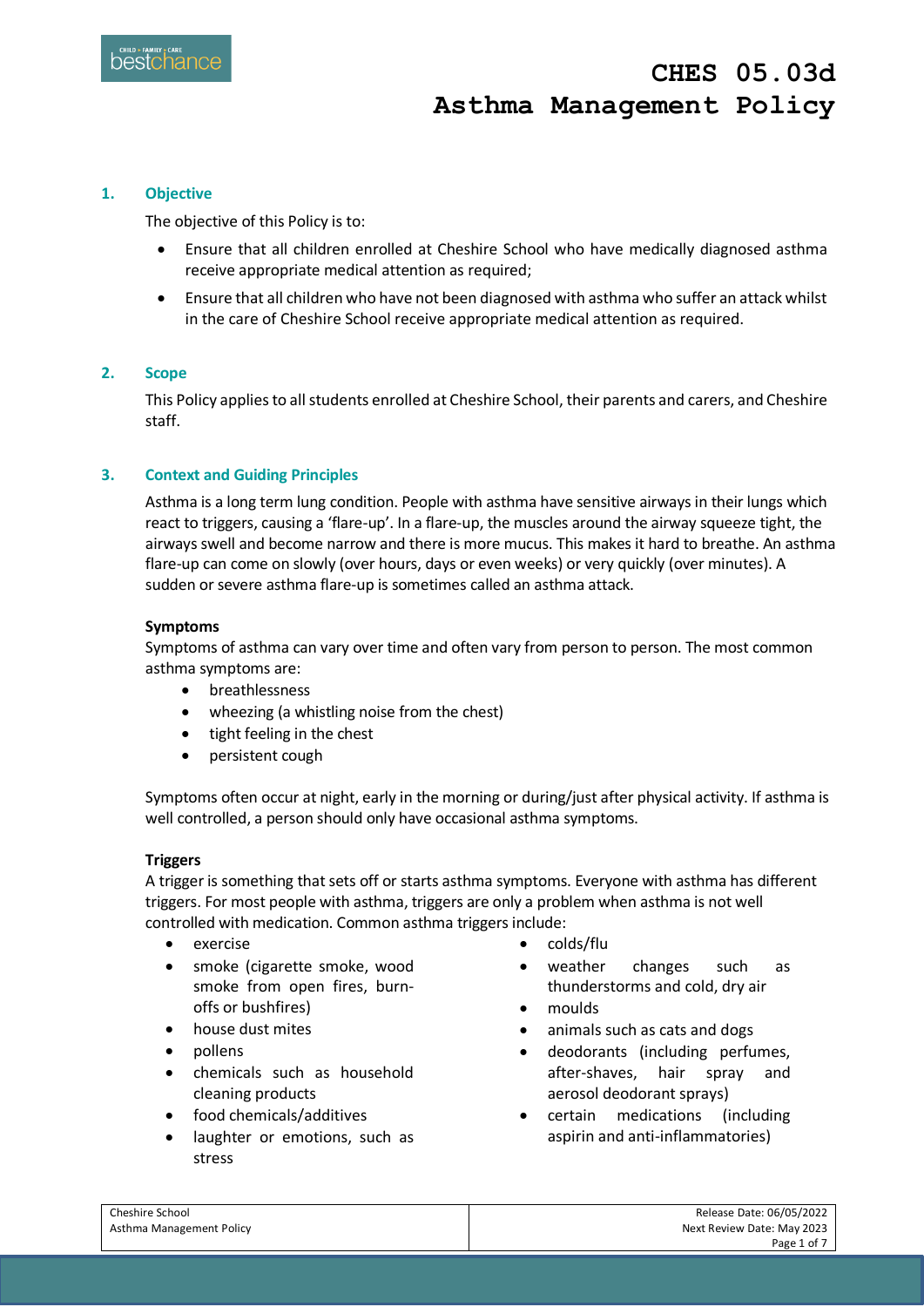#### **4. Definitions**

| <b>Word</b>                 | <b>Definition</b>                                                                                                                                                                                                                                                                                        |
|-----------------------------|----------------------------------------------------------------------------------------------------------------------------------------------------------------------------------------------------------------------------------------------------------------------------------------------------------|
| Asthma                      | Asthma is a long-term health condition which affects the<br>airways in the lungs. People with asthma have sensitive airways<br>that narrow in response to a trigger.                                                                                                                                     |
| <b>Trigger</b>              | Trigger is the term used to describe something that may cause<br>$\bullet$<br>an asthma flare-up, or make existing asthma symptoms worse.                                                                                                                                                                |
| Asthma attack               | An asthma attack is a sudden worsening of asthma symptoms.<br>All asthma attacks are life-threatening                                                                                                                                                                                                    |
| Asthma flare-up             | An asthma flare-up is a worsening of asthma symptoms. A flare-<br>$\bullet$<br>up can develop slowly, (over hours to days) or can get worse<br>very quickly (in seconds to minutes). A sudden or severe asthma<br>flare-up is also called an asthma attack.                                              |
| <b>Asthma Action Plan</b>   | An asthma action plan helps the person with asthma and/or<br>$\bullet$<br>their carer recognise worsening asthma and gives clear<br>instructions on what to do in response.                                                                                                                              |
| <b>Asthma First Aid</b>     | Asthma First Aid is the nationally recognised four-step<br>$\bullet$<br>procedure used to manage a person experiencing a suspected<br>asthma flare-up or attack.                                                                                                                                         |
| <b>Asthma Emergency Kit</b> | A specific first aid kit for asthma designed to be portable in an<br>emergency.                                                                                                                                                                                                                          |
| <b>Reliever medication</b>  | Reliever medications work quickly to relax the muscles that<br>$\bullet$<br>have tightened around the airways, enabling the airways to<br>open, making it easier to breathe. Blue/grey reliever<br>medications are used to treat an asthma emergency through<br>the national Asthma First Aid procedure. |
| <b>Spacer</b>               | A spacer is a plastic or cardboard device used with a puffer.<br>Spacers assist with administering asthma medication.                                                                                                                                                                                    |

## **5. Policy**

#### **Implementation:**

- Asthma education is provided for all school staff.
- Asthma Action Plans for each student with an asthma diagnosis are on display in the staffroom.
- Asthma First aid posters are on display in the staffroom.
- Students with asthma are encouraged to have their medications readily available and are safely stored at all times. These are clearly labelled with the student's name.
- A plan is in place for managing asthma during sporting activities, excursions and camps.
- A blue reliever puffer and spacer device are available for emergency use at School and are always taken on excursion by class teachers in the first aid backpack.
- The school's policy is to require students to use a spacer device when taking their asthma medication.

| Cheshire School          | Release Date: 06/05/2022   |
|--------------------------|----------------------------|
| Asthma Management Policy | Next Review Date: May 2023 |
|                          | Page 2 of 7                |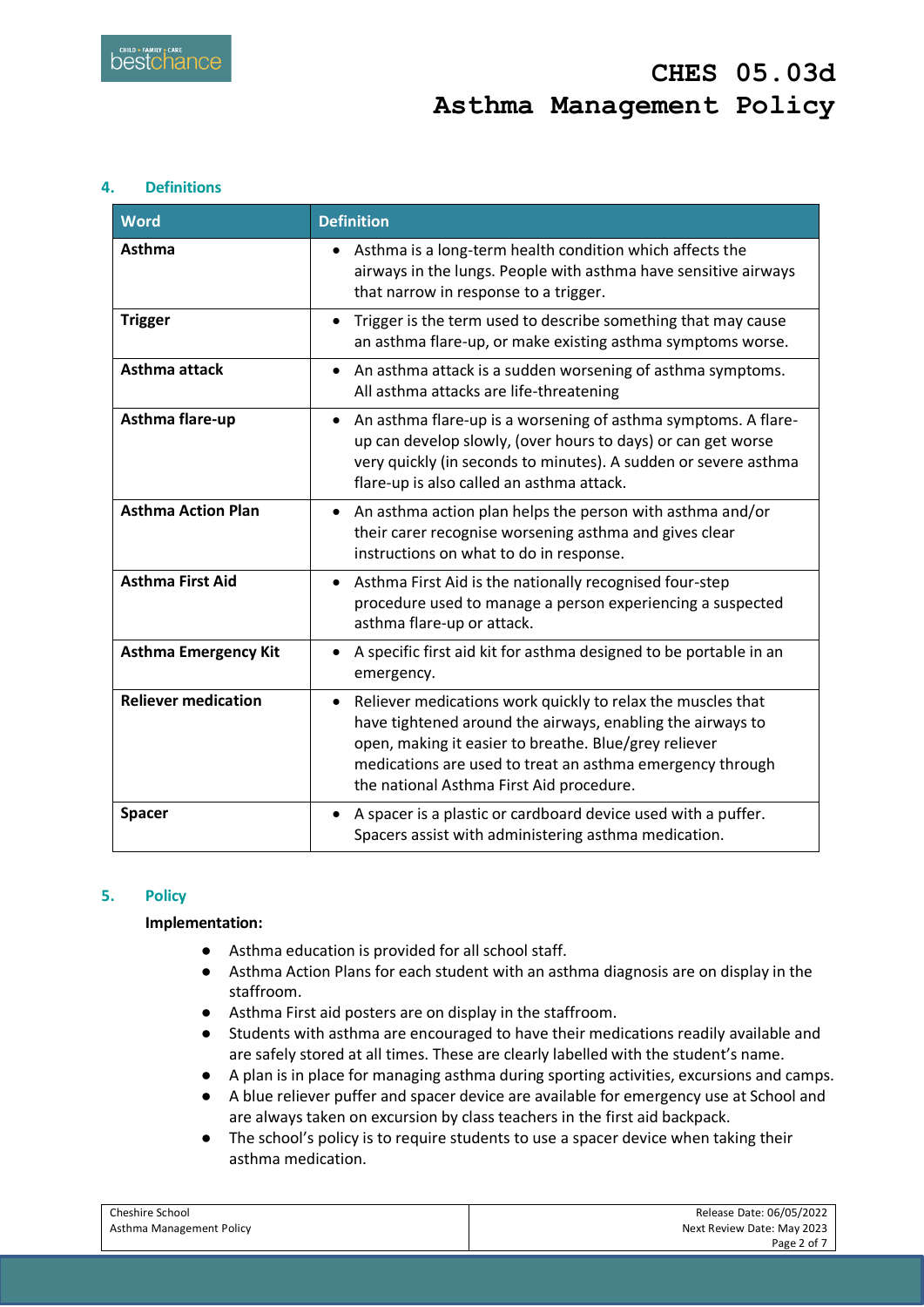

The **Head of School** is responsible for:

- Ensuring that the School develops, implements and reviews its school *Asthma Management Policy*.
- Actively seeking information to identify students with severe life-threatening asthma or those who have been diagnosed with asthma, either at enrolment or at the time of diagnosis (whichever is earlier).
- Ensuring that parents and carers provide an Asthma Action Plan which has been completed by the student's medical practitioner and that contains an up-to-date photograph of the student.
- Ensuring that a Communication Plan is developed to provide information to all school staff, students and parents and carers about asthma and the school's *Asthma Management Policy*.
- Ensuring that parents and carers provide the school with reliever medication and a spacer device, if reliever is a puffer, for their child that is not out-of-date and replacement reliever medication when requested to do so.
- Ensuring there are procedures in place for providing volunteers and casual relief staff of students diagnosed with asthma and their role in responding to a student having an asthma attack in their care.
- Implementing an Asthma First Aid procedure consistent with current national recommendations and all staff are aware of the Asthma First Aid procedure.
- Facilitating communication between management, staff, parents and carers and students regarding the school's *Asthma Management Policy* and strategies.
- Promptly communicating to parents and carers any concerns regarding asthma and students attending the school.
- Identifying and minimising, where possible, triggers of asthma symptoms for students.
- Encouraging ongoing communication between parents and school staff about the current status of the student's asthma, the school's policies and their implementation.
- Arranging to purchase and maintain an appropriate number of Asthma Emergency Kits for general use to be part of the school's first aid kit.
- Ensuring that reliever medications within the asthma emergency kits are replaced regularly and have not expired, and that spacers are replaced after each use.
- Ensuring that relevant school staff have successfully completed approved asthma training in the three years prior.

**Cheshire School Staff** are responsible for:

- Knowing and understand the school's *Asthma Management Policy*.
- Knowing the identity of students who are diagnosed with asthma. Knowing the students by face.
- Understanding the causes, symptoms, and treatment of asthma.
- Obtaining regular training in how to recognise and respond to an asthma attack, including administering reliever medication.

| Cheshire School          | Release Date: 06/05/2022   |
|--------------------------|----------------------------|
| Asthma Management Policy | Next Review Date: May 2023 |
|                          | Page 3 of 7                |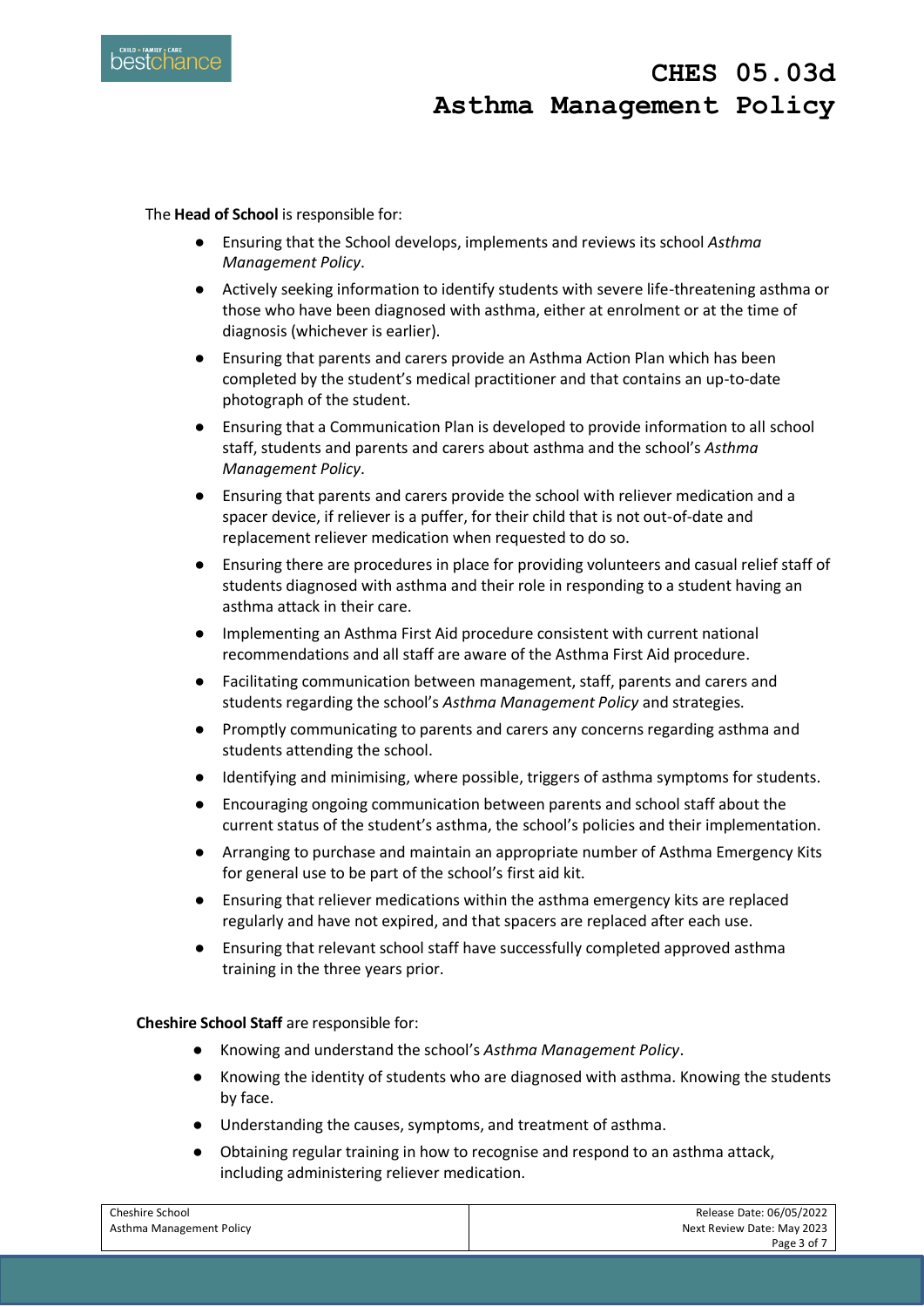- Knowing where to find a copy of each student's Asthma Action Plan quickly, and following it in the event of an asthma flare-up/attack.
- Knowing the school's general first aid and emergency response procedures, and understanding their role in relation to responding to a severe or life-threatening asthma attack.
- Knowing where students' reliever medication and the Asthma Emergency Kits for general use are kept.
- Knowing and following the prevention and risk minimisation strategies in the Schools Asthma Management Plan.
- Planning for special class activities (e.g. cooking, art and science classes), or special occasions (e.g. excursions, incursions, sport days, camp, cultural days, fetes and parties), either at school, or away from school.
- Being aware of the possibility of hidden triggers in art supplies or traces of triggers when using items such as paint cleaning chemicals in art or food additives in cooking classes. Students may also be at risk of an asthma attack when they experience extreme emotions induced at school; e.g. stress during exams.
- Raising student awareness about asthma and the importance of their role in fostering a school environment that is safe and supportive for their peers.
- Promptly communicating to the Head of School, parents and carers any concerns regarding asthma and students enrolled in the school.

## The **School Anaphylaxis Supervisor** is responsible for:

- Advising Cheshire staff during the biannual Anaphylaxis Briefings each year of students who have Asthma Action Plans.
- Updating the student register to identify students with asthma.
- Maintaining a register of the child's medication including expiry dates and following up with parents and carers one month prior to the expiry date of replacement medication.

**Parents and Carers** of a child with asthma are responsible for:

- Informing the school in writing, either at enrolment or diagnosis, of the student's asthma.
- Reading the school's *Asthma Management Policy*.
- Obtaining an Asthma Action Plan from the student's medical practitioner that details their condition, and any medications to be administered, and other emergency procedures and provide this to the school.
- Informing school staff in writing of any changes to the student's medical condition and, if necessary, provide an updated Asthma Action Plan.
- Providing the school with an up to date photo for the student's Asthma Action Plan and when the plan is reviewed.
- Providing the school with reliever medication and spacer device, where the medication is administered by a puffer, that are current and not expired.

| Cheshire School          | Release Date: 06/05/2022   |
|--------------------------|----------------------------|
| Asthma Management Policy | Next Review Date: May 2023 |
|                          | Page 4 of 7                |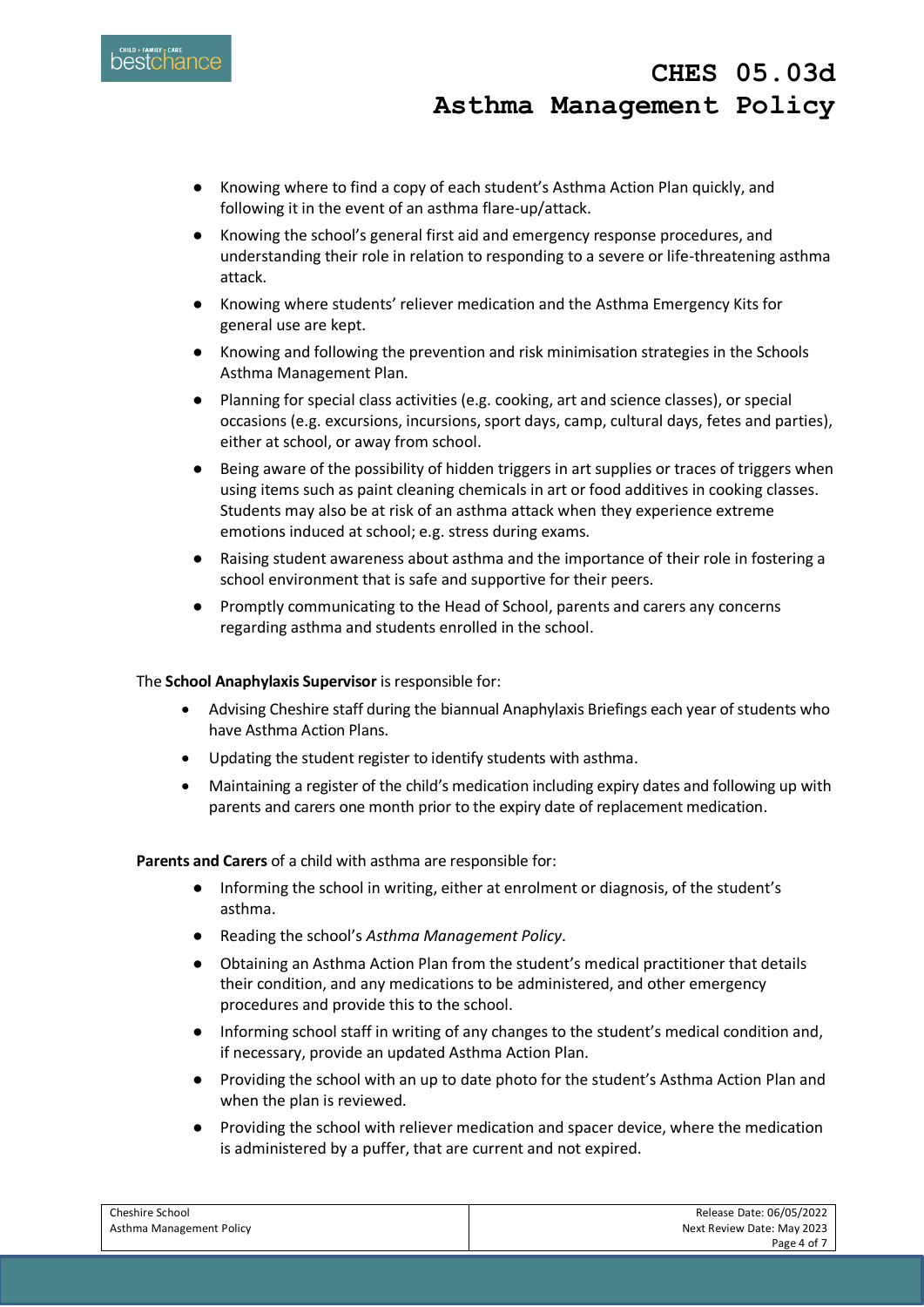

- Replacing the student's reliever medication as needed, before their expiry date or when used.
- Assisting school staff in planning and preparing for excursions, incursions or special events.
- Ensuring that if their child is self-managing their asthma correctly the child carries their reliever medication and spacer at all times.
- Promptly communicating all medical and health information relevant to their child, to the Head of School and staff of the School
- Communicating any changes to their child's asthma or any concerns about the health of their child, including changes to the student's emergency contact details.

## **Students** are responsible for:

- Immediately informing staff if they experience asthma symptoms
- Informing staff if they have self-administered any asthma medication
- Carrying asthma medication and a spacer with them at all times (if self-managing their asthma)

## **Asthma Emergency Kits** will include:

- A blue reliever puffer
- A spacer
- Clear written instructions in how to use these medications and devices, plus the steps to be taken in treating an acute asthma attack
- Alcohol swabs to clean devices after use
- Record form

#### **6. Associated Procedures**

## **6.1. Signs and Symptoms of an Asthma Attack**

| <b>MILD/MODERATE</b>                                                                | <b>SEVERE</b>                                                                                                                                                                                                      | <b>LIFE-THREATENING</b>                                                                                                                                                           |
|-------------------------------------------------------------------------------------|--------------------------------------------------------------------------------------------------------------------------------------------------------------------------------------------------------------------|-----------------------------------------------------------------------------------------------------------------------------------------------------------------------------------|
| Minor difficulty breathing                                                          | <b>Obvious difficulty breathing</b>                                                                                                                                                                                | <b>Gasping for breath</b>                                                                                                                                                         |
| May have a cough                                                                    | May have a cough                                                                                                                                                                                                   | May no longer have a cough                                                                                                                                                        |
| May have a wheeze                                                                   | May have a wheeze                                                                                                                                                                                                  | May no longer have a wheeze                                                                                                                                                       |
| <b>SIGNS OF SEVERITY</b>                                                            |                                                                                                                                                                                                                    |                                                                                                                                                                                   |
| Able to talk in full sentences<br>Able to walk / move around                        | Cannot speak in a full sentence in<br>one breath<br>Tugging in of the skin between<br>ribs or at the base of the neck<br>Sore tummy (young children)<br><b>Reliever medication not lasting as</b><br>long as usual | Unable to speak 1 or 2 words per<br>breath<br><b>Confused or exhausted</b><br><b>Collapsing</b><br>Turning blue (skin discolouration)<br>Not responding to reliever<br>medication |
| <b>ACTION</b>                                                                       | <b>ACTION</b>                                                                                                                                                                                                      | <b>ACTION</b>                                                                                                                                                                     |
| 1. Follow instructions on<br>student's asthma plan,<br>or commence asthma first aid | 1. Call Triple Zero (000)<br>2. Commence asthma first aid                                                                                                                                                          | 1. Call Triple Zero (000)<br>2. Commence asthma first aid                                                                                                                         |

| Cheshire School          | Release Date: 06/05/2022   |
|--------------------------|----------------------------|
| Asthma Management Policy | Next Review Date: May 2023 |
|                          | Page 5 of 7                |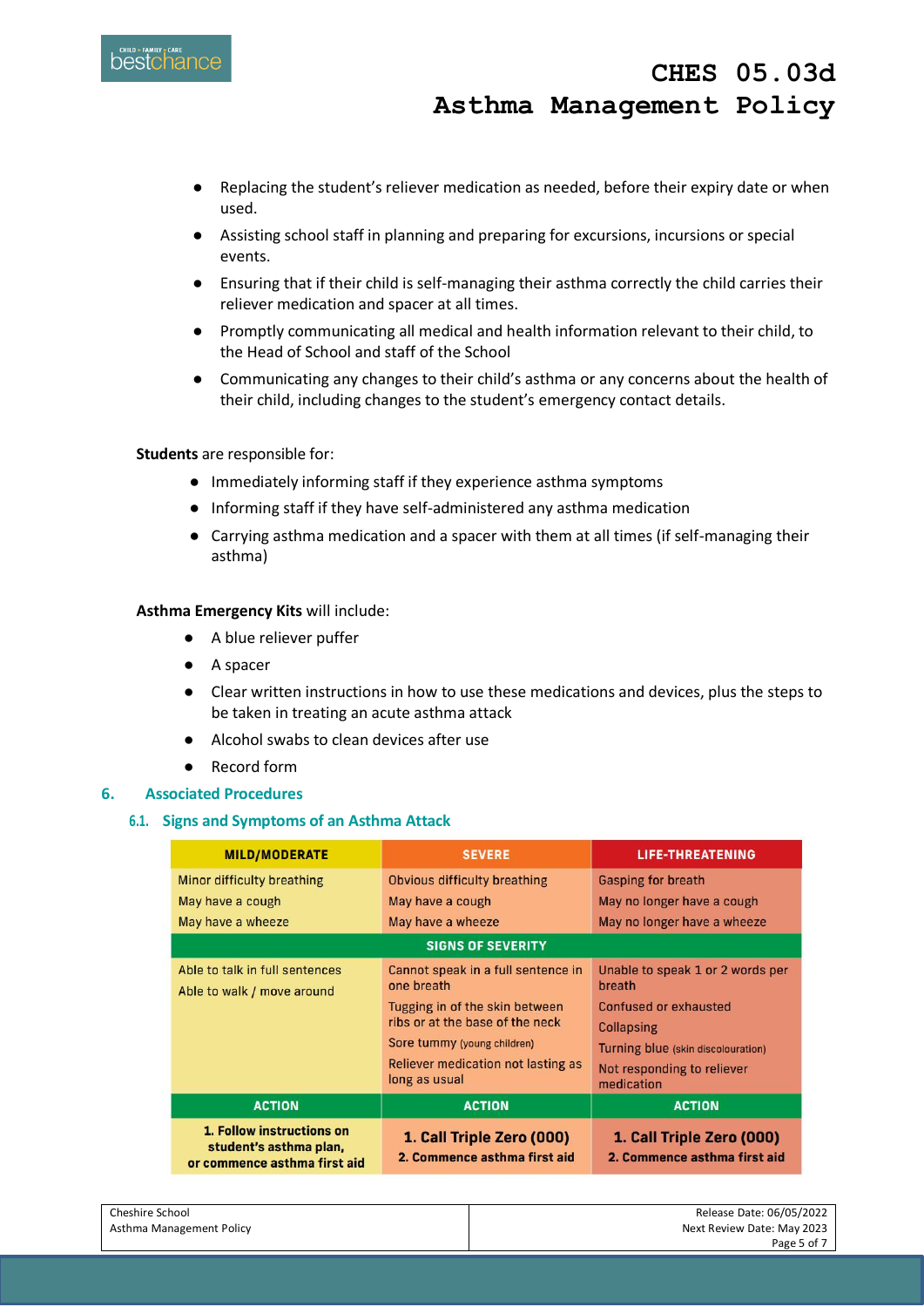## **6.2. Asthma First Aid Procedure for students with a known asthma condition**

Staff will follow the child's Asthma Action Plan. If the child's Asthma Action Plan is NOT available, staff will immediately commence the following Asthma First Aid procedure:

| <b>Steps</b>                                                                                                                 | <b>Actions</b>                                                                                                                                          |
|------------------------------------------------------------------------------------------------------------------------------|---------------------------------------------------------------------------------------------------------------------------------------------------------|
| Step $1 -$ Sit the person<br>upright                                                                                         | Be calm and reassuring.<br>Do not leave them alone.                                                                                                     |
|                                                                                                                              | Seek assistance from another staff member to locate the<br>student's Asthma Action Plan and an asthma emergency kit<br>if required.                     |
|                                                                                                                              | If the student's Asthma Action Plan is not immediately<br>available, use asthma first aid as described below.                                           |
| Step 2 – Give 4 separate<br>puffs of blue or blue-grey<br>reliever puffer                                                    | Shake the puffer<br>Put one puff into the spacer.<br>Take 4 breaths from the spacer<br>Repeat until 4 puffs have been taken.                            |
| Step 3 - Wait 4 minutes                                                                                                      | If there is no improvement, give 4 more separate puffs of<br>blue/grey reliever as per Step 2 and wait 4 minutes.                                       |
| Step 4 - Dial Triple Zero<br>(000)                                                                                           | Say 'ambulance' and that someone is having an asthma<br>attack.<br>Keep giving 4 separate puffs, every 4 minutes until<br>emergency assistance arrives. |
| Step $5 -$ If asthma is<br>relieved after administering<br>asthma first aid stop the<br>treatment and observe the<br>student | Notify the student's parent or carer and record the incident                                                                                            |

## **6.3. Asthma First Aid Procedure for students without a known asthma condition**

Staff will follow the child's Asthma Action Plan. If the child's Asthma Action Plan is NOT available, staff will immediately commence the following Asthma First Aid procedure:

| <b>Steps</b>              | <b>Actions</b>                                           |
|---------------------------|----------------------------------------------------------|
| Step $1 -$ Sit the person | Be calm and reassuring.<br>$\bullet$                     |
| upright                   | Do not leave them alone.                                 |
|                           | Seek assistance from another staff member to locate the  |
|                           | student's Asthma Action Plan and an asthma emergency kit |

| Cheshire School          | Release Date: 06/05/2022   |
|--------------------------|----------------------------|
| Asthma Management Policy | Next Review Date: May 2023 |
|                          | Page 6 of 7                |